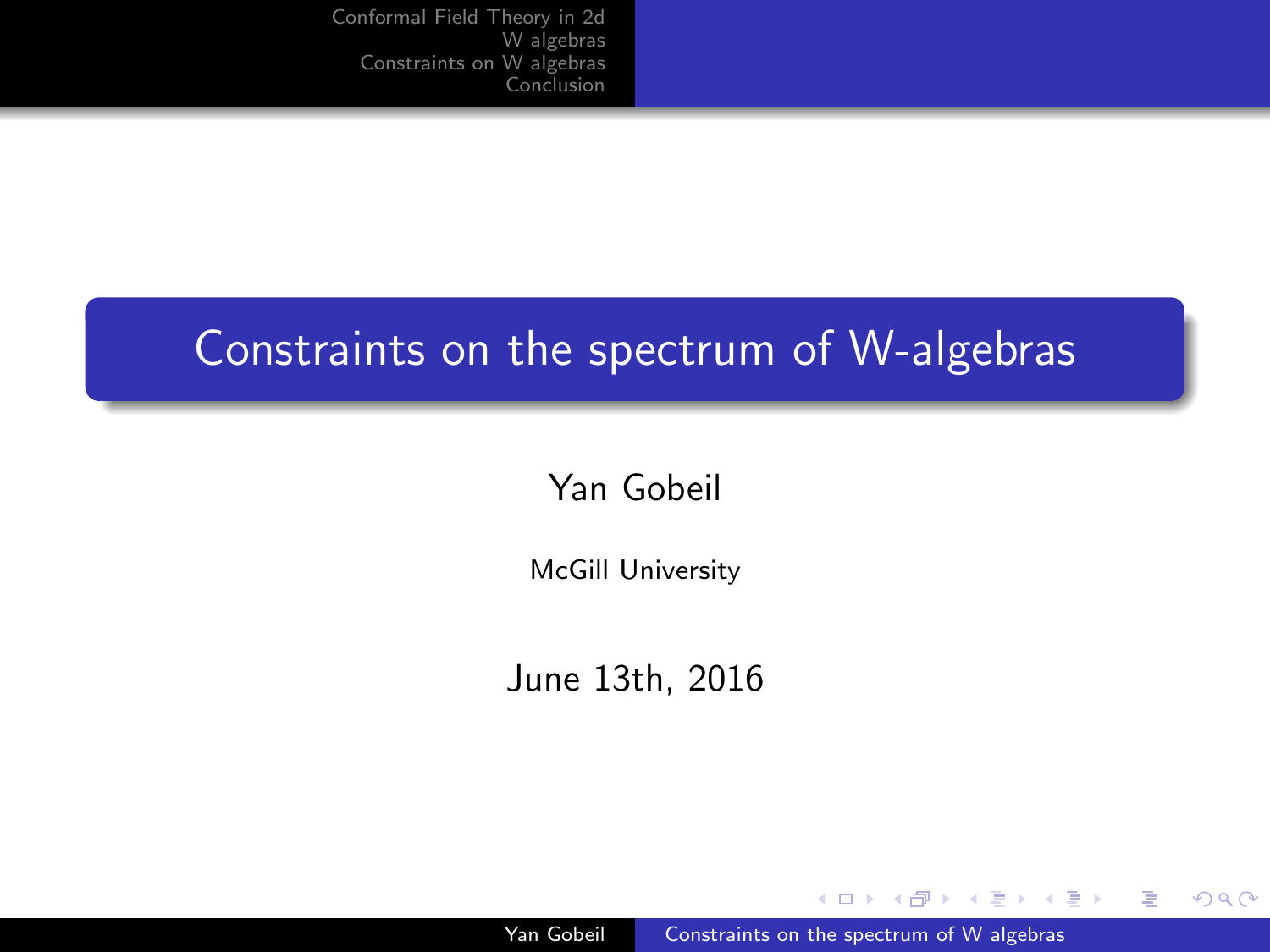#### Work done under the supervision of Alex Maloney

Collaboration with Kale Colville and Gim Seng Ng at McGill

Work in progress

a mills

同 ▶ ヨ ヨ ▶ ヨ ヨ ▶

 $299$ 

э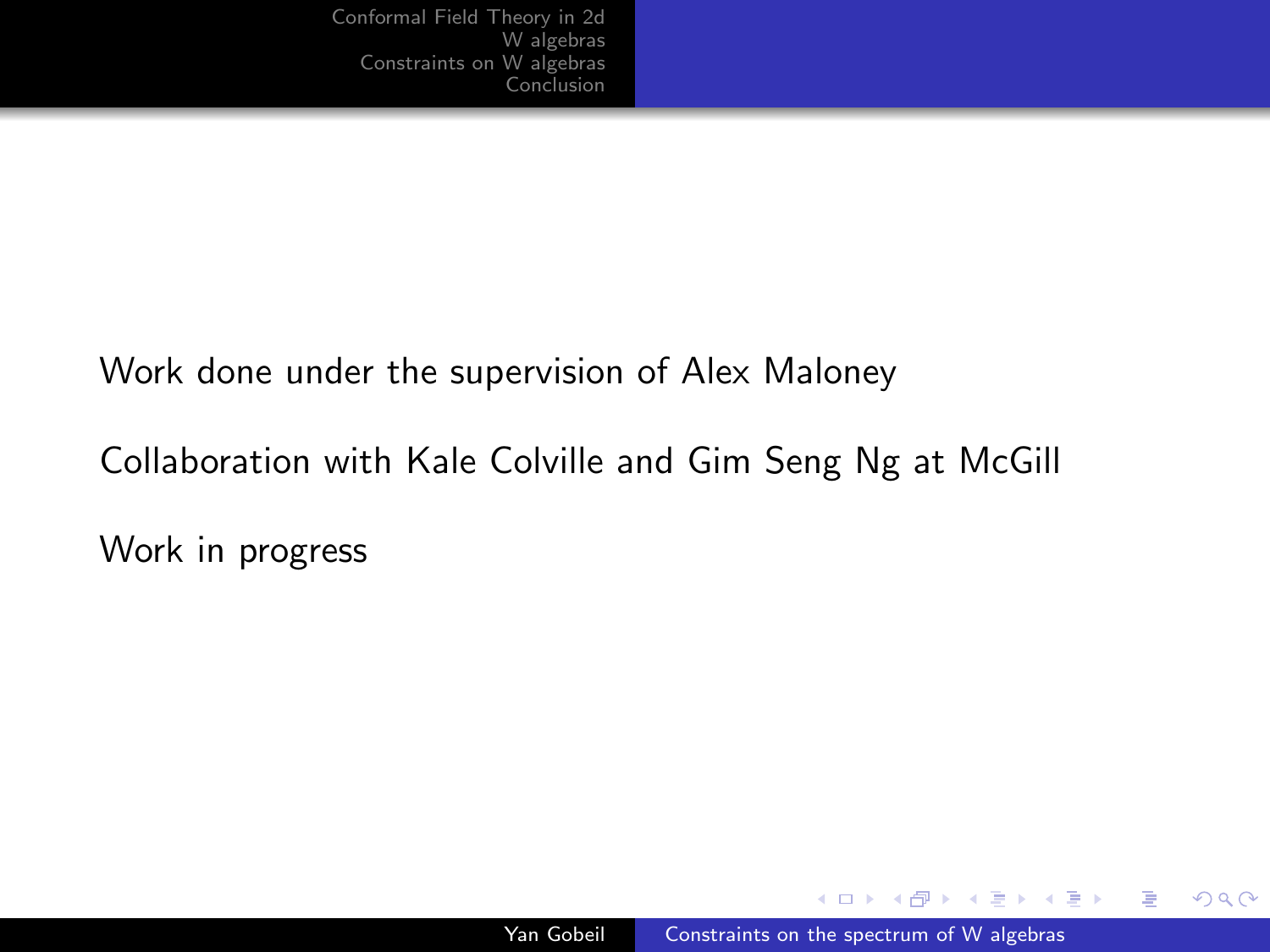## **Outline**



#### 2 [W algebras](#page-5-0)

3 [Constraints on W algebras](#page-8-0)



and in

 $\sim$ 

人名英格兰人姓氏

 $299$ 

э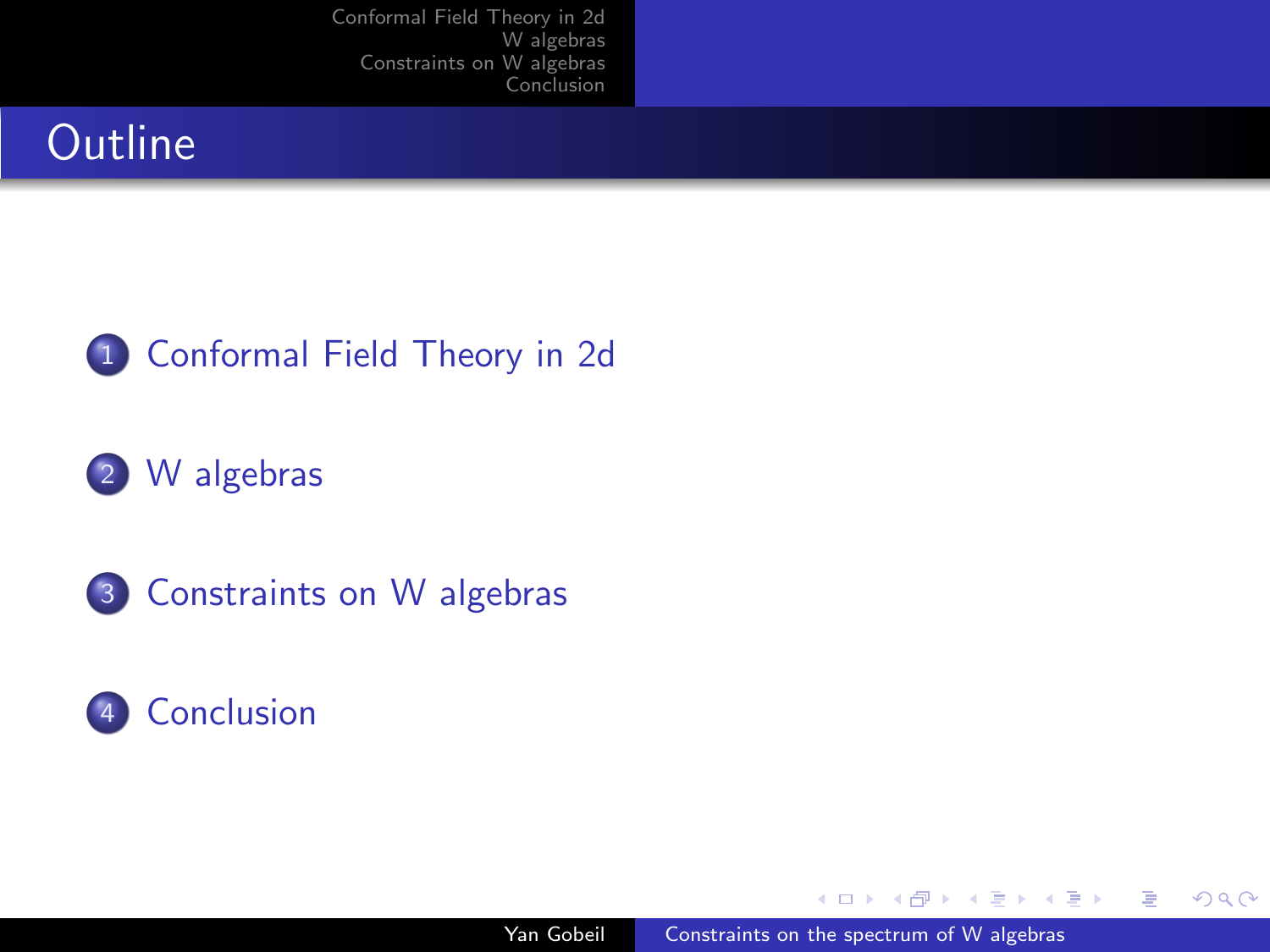<span id="page-3-0"></span>Conformal symmetry in  $d=2$ 

A Conformal Field Theory is a QM system invariant under local rescaling

$$
\eta'_{\mu\nu} = \Lambda(x)\eta_{\mu\nu}
$$

Rewrite 2d flat space (Euclidean) in complex coordinates  $z = x^0 + ix^1$ ,  $\bar{z} = x^0 - ix^1$ :

$$
ds^2 = (dx^0)^2 + (dx^1)^2 = dz d\bar{z}
$$

Conformal transformations are holomorphic functions  $z \rightarrow f(z)$ 

$$
dzd\bar{z} \rightarrow \left|\frac{df}{dz}\right|^2 dzd\bar{z}
$$

母 ▶ ヨ ヨ ▶ ヨ ヨ ▶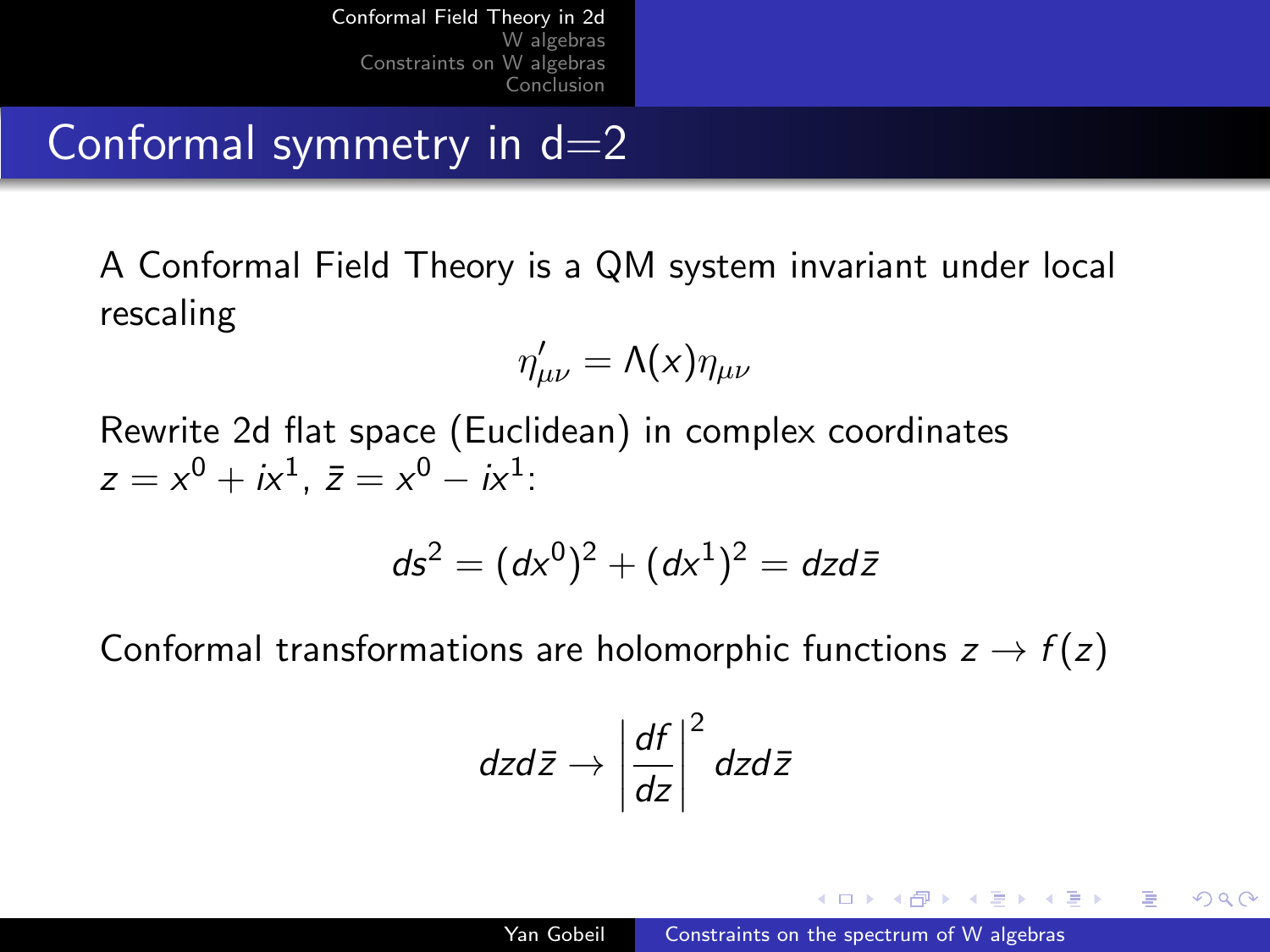### Virasoro algebra

Expand infinitesimal transformation in Laurent modes to get generators

$$
z' = z + \epsilon(z) \Rightarrow \ell_n = -z^{n+1}\partial_z
$$
  

$$
\bar{z}' = \bar{z} + \bar{\epsilon}(\bar{z}) \Rightarrow \bar{\ell}_n = -\bar{z}^{n+1}\bar{\partial}_{\bar{z}}
$$

Two independent copies of the Witt algebra  $[\ell_m, \ell_n] = (m - n)\ell_{m+n}$ 

Algebra allows for central extension: Virasoro algebra

$$
[L_m, L_n] = (m-n)L_{m+n} + \frac{c}{12}(m^3 - m)\delta_{m+n,0}
$$

Realized in quantized theory

同 ▶ ヨ ヨ ▶ ヨ ヨ ▶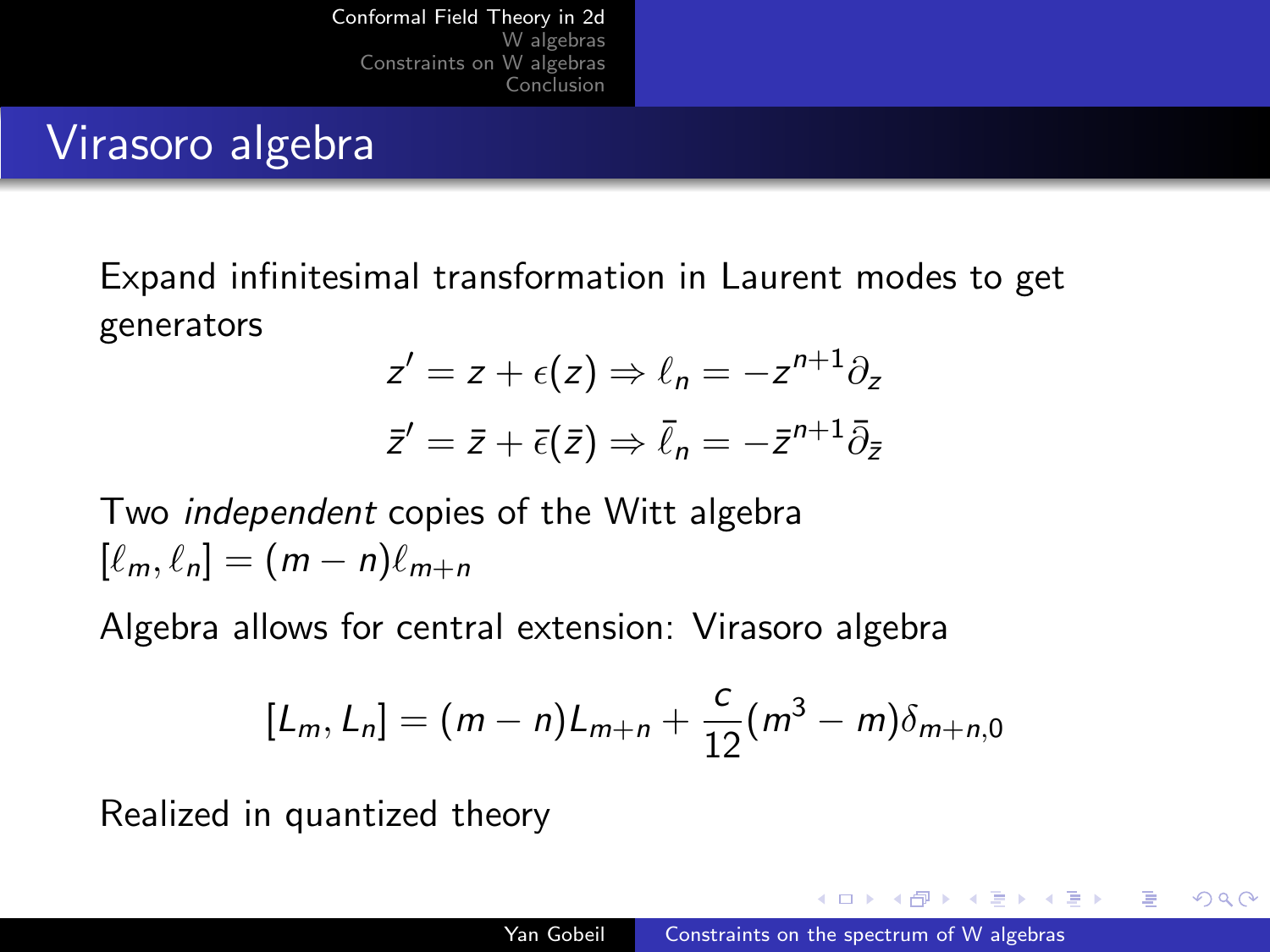[Conformal Field Theory in 2d](#page-3-0) **W** algebras<br>Constraints on [W algebras](#page-5-0) [Conclusion](#page-15-0)

<span id="page-5-0"></span>Energy-momentum tensor

In 2d, conformal invariance dictates the form of the energy-momentum tensor (in complex coordinates):

$$
\begin{pmatrix} T(z) & 0 \\ 0 & \bar{T}(\bar{z}) \end{pmatrix}
$$

Turns out that Virasoro generators are Laurent modes of  $T(z)$ 

$$
T(z)=\sum_{n\in\mathbb{Z}}z^{-n-2}L_n
$$

If extra conserved operator, symmetry algebra is bigger  $\Rightarrow$  $W$ -algebra

母 トマミト マミト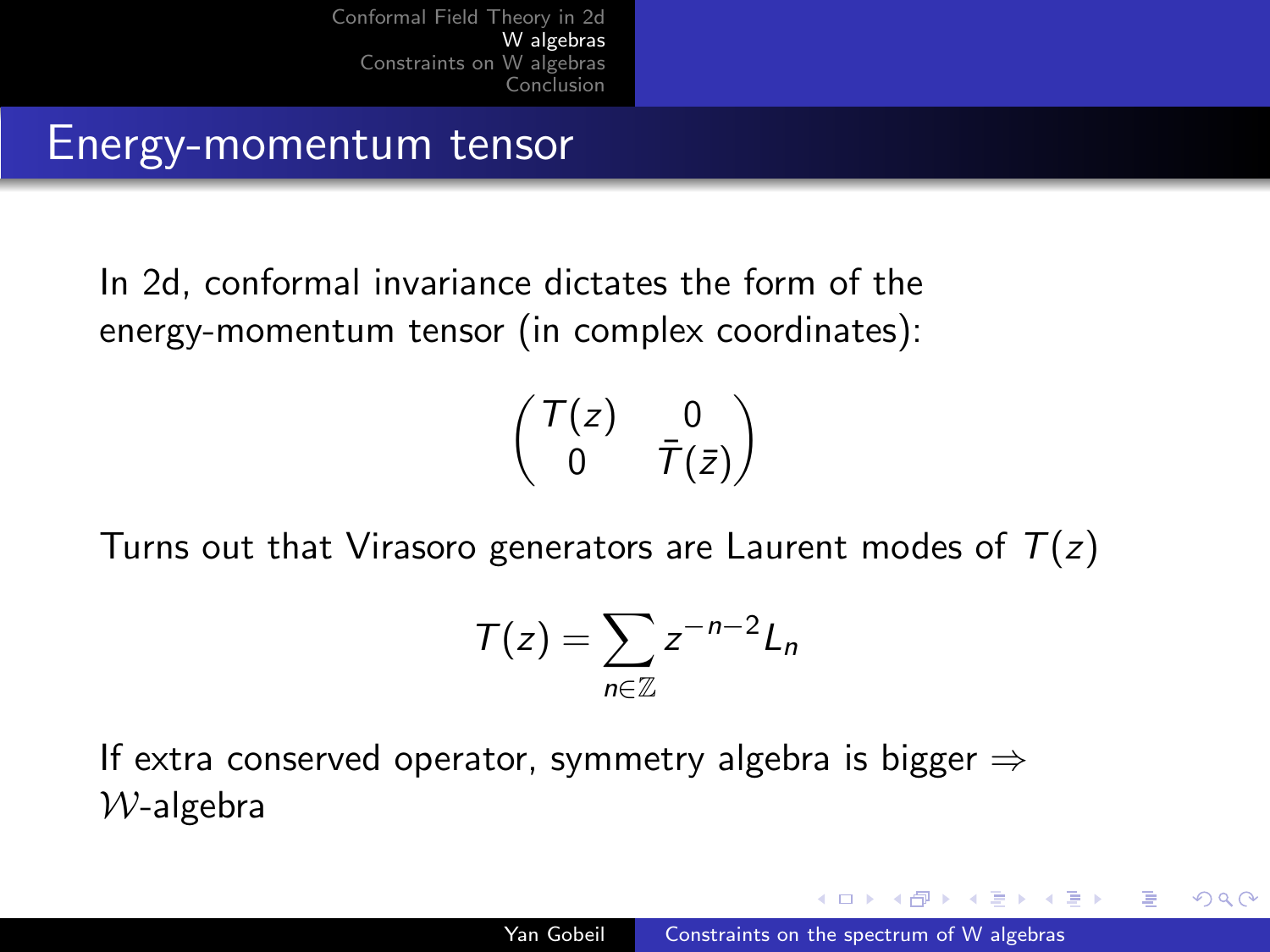# W(2,4) algebra

Consider extension of Virasoro with modes of spin 4 chiral operator

$$
W(z)=\sum_{n\in\mathbb{Z}}z^{-n-4}W_n
$$

Algebra becomes

$$
[L_m, W_n] = (3m - n)W_{m+n}
$$
  

$$
[W_m, W_n] = aL_{m+n} + bW_{m+n} + d\mathcal{N}(TT)_{m+n} + e\mathcal{N}(T\partial^2 T)_{m+n} + f\mathcal{N}(\mathcal{N}(TT)T)_{m+n} + g\mathcal{N}(WT)_{m+n} + \frac{c}{4}\binom{m+3}{7}\delta_{m+n,0}
$$

Coefficients are complicated functions of  $m, n, c$ , some imaginary for certain values of c

and in

∢何 ▶ ∢ ヨ ▶ ∢ ヨ ▶

 $\Omega$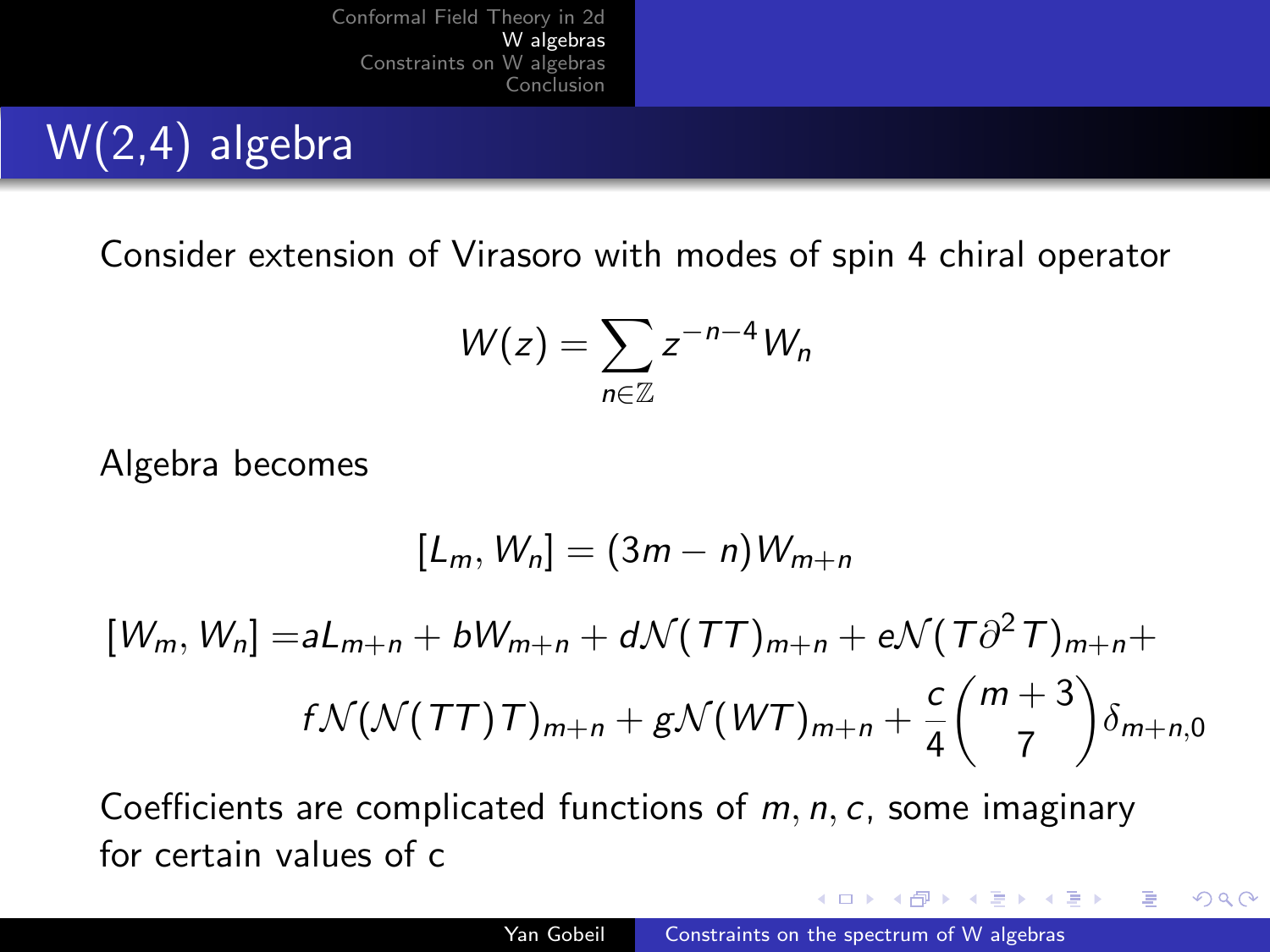[Conformal Field Theory in 2d](#page-3-0) **W** algebras<br>Constraints on [W algebras](#page-5-0) [Conclusion](#page-15-0)

## <span id="page-7-0"></span>Highest weight representation

Hilbert space of theory is representation of this algebra

Start with primary state  $|h, w\rangle$  with:

- $L_0 |h, w\rangle = h |h, w\rangle$  and  $W_0 |h, w\rangle = w |h, w\rangle$
- $\bullet$  h > 0 is conformal dimension, w is W-charge
- $L_n$  and  $W_n$  with  $n > 0$  lower dimension and kill primary states

•  $L_n$  and  $W_n$  with  $n < 0$  raise dimension and create new states Levels form orthogonal subspaces with fixed dimension, but not well defined charge

CFT=sum of Verma modules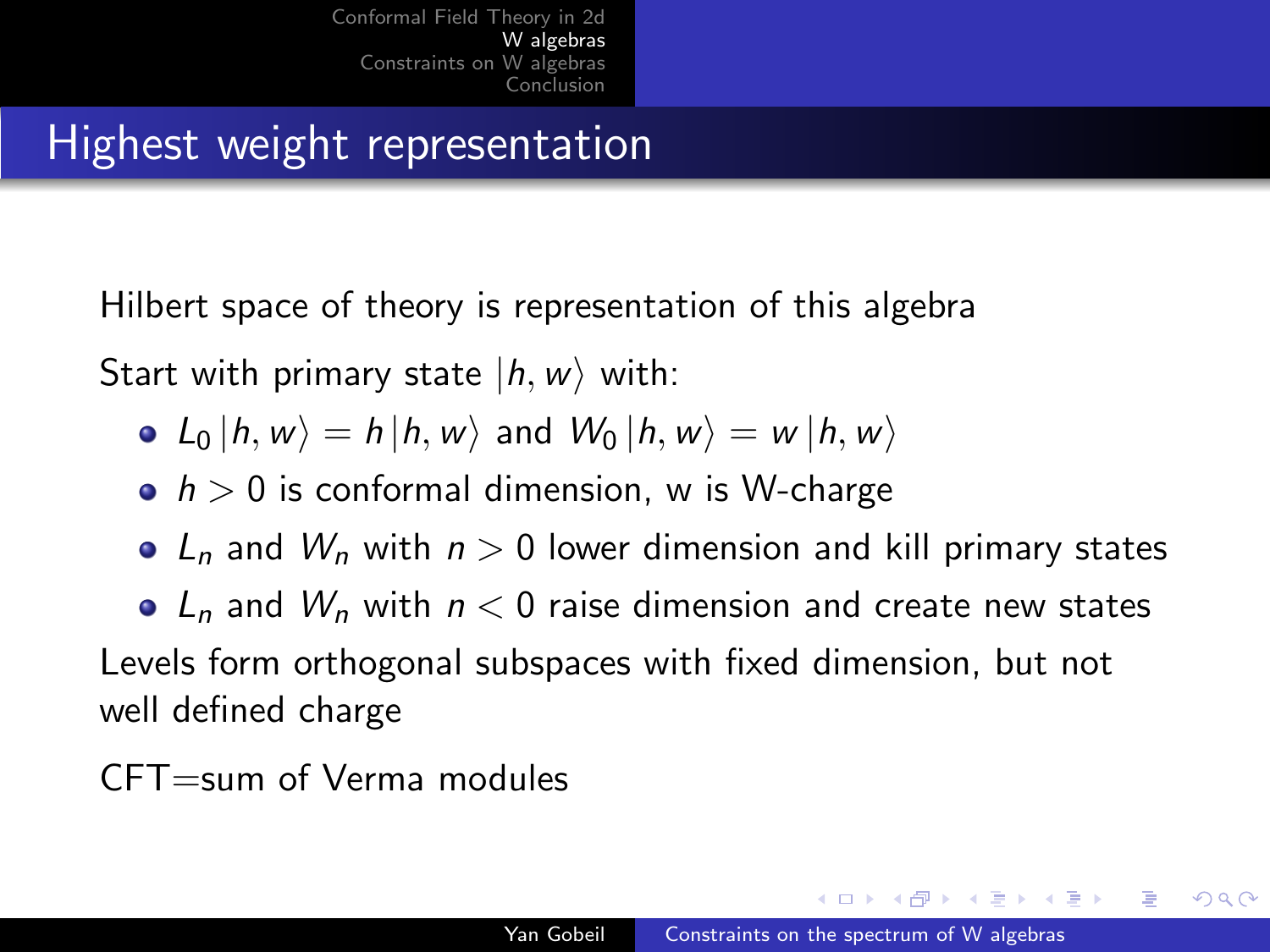<span id="page-8-0"></span>Want to know what primaries  $|h, w\rangle$  are allowed in unitary CFTs Don't want states with negative/complex norm

- Level 1: *L*<sub>-1</sub>, *W*<sub>-1</sub>
- Level 2: L−2, W−2, L−1L−1, W−1W−1, L−1W−<sup>1</sup>

Ask that norm matrix have only positive real eigenvalues Easier to study determinant, but weaker constraint

母 ▶ ヨ ヨ ▶ ヨ ヨ

つくへ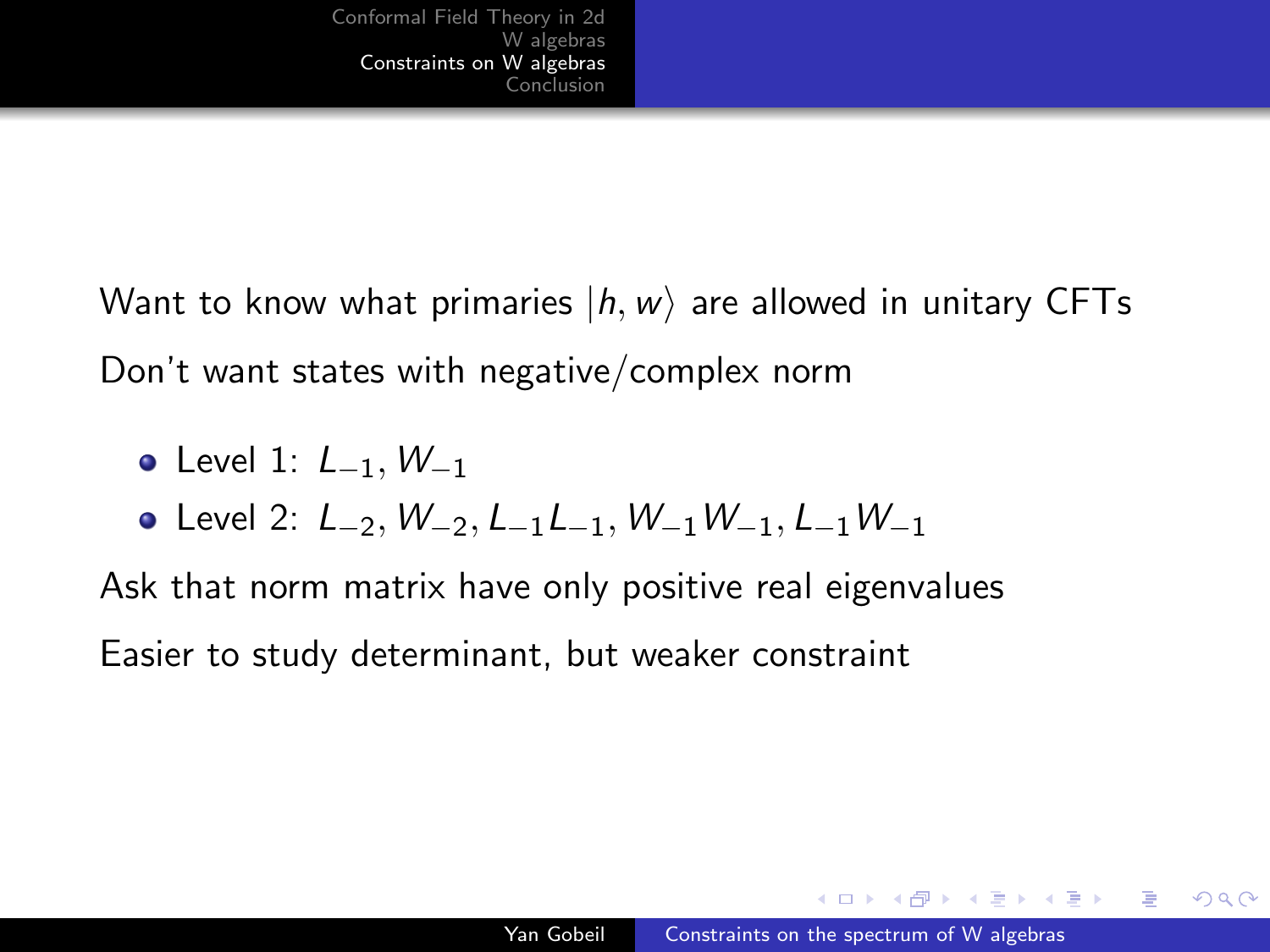[W algebras](#page-5-0)<br>[Constraints on W algebras](#page-8-0)<br>[Conclusion](#page-15-0)

#### $\overline{w} = 0$



Yan Gobeil **Constraints on the spectrum of W** algebras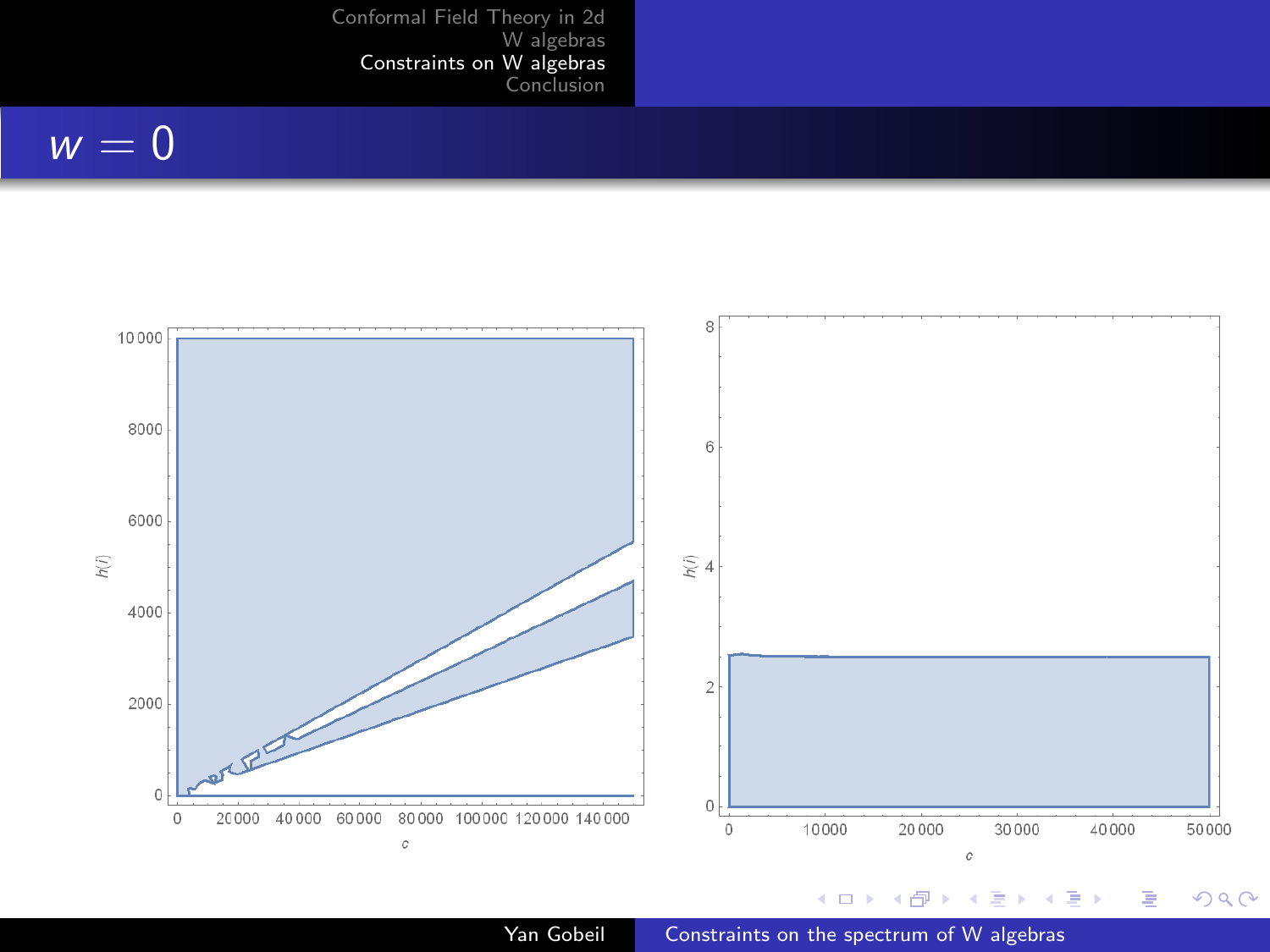### Results for  $w = 0$

Some interesting results:

- Vacuum is included
- $h > \frac{c}{43} + O(1)$  at large c
- Almost no light states in semi-classical limit

一 4 三 下

**Section** 

 $\Omega$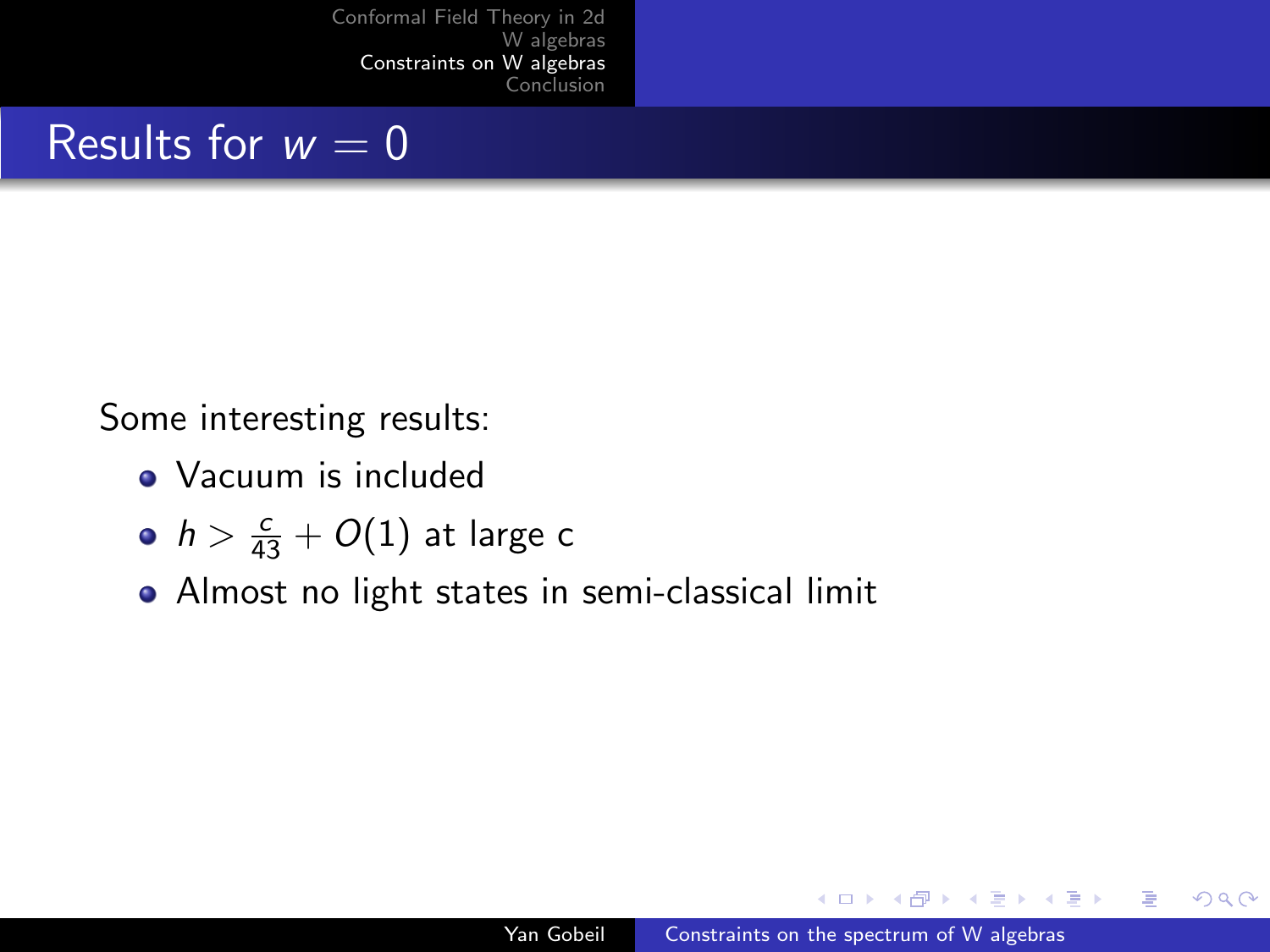[W algebras](#page-5-0) [Constraints on W algebras](#page-8-0) [Conclusion](#page-15-0)

## <span id="page-11-0"></span>Finite w



Yan Gobeil **[Constraints on the spectrum of W algebras](#page-0-0)**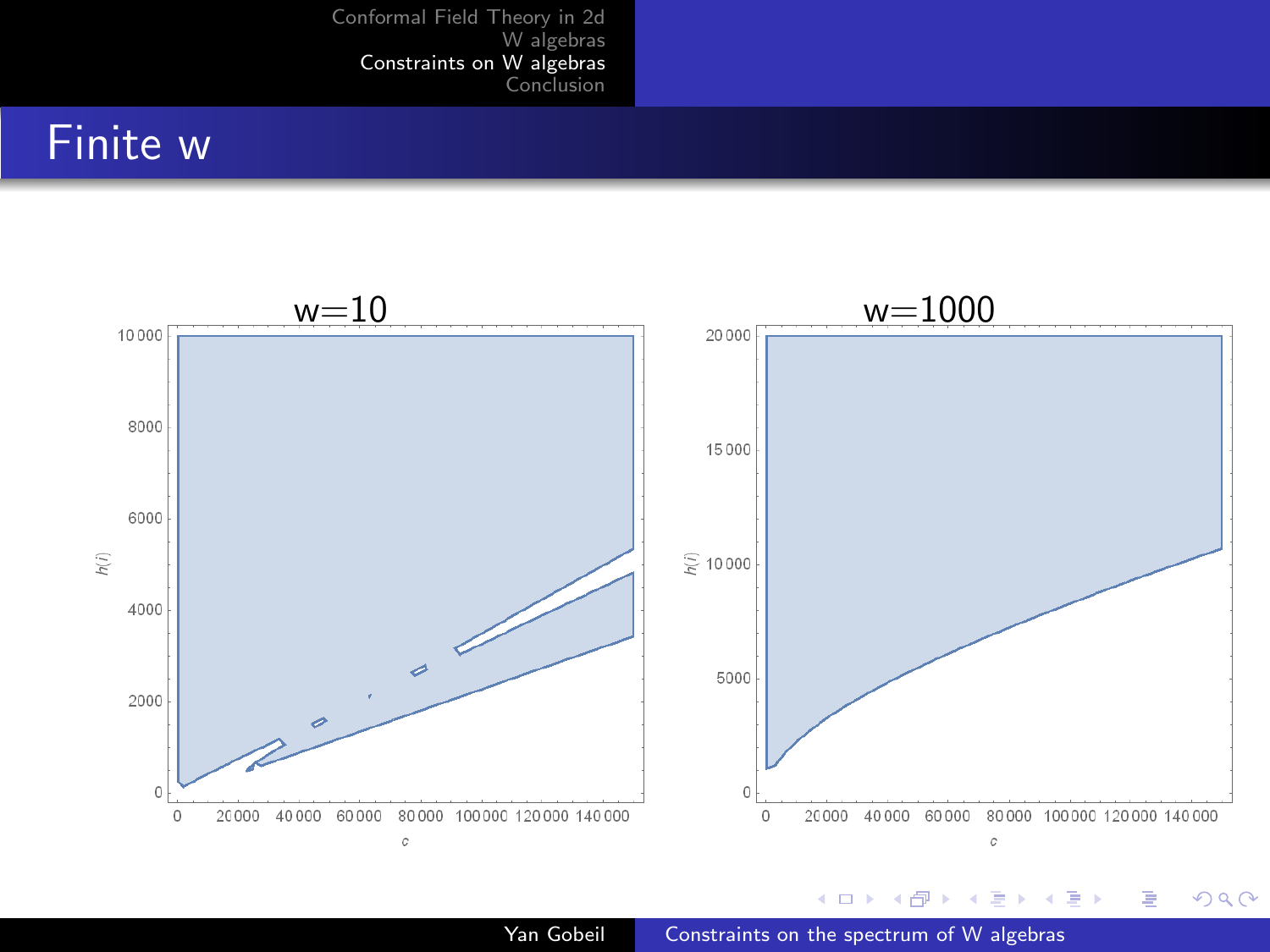### <span id="page-12-0"></span> $w=1$  with small c



Yan Gobeil [Constraints on the spectrum of W algebras](#page-0-0)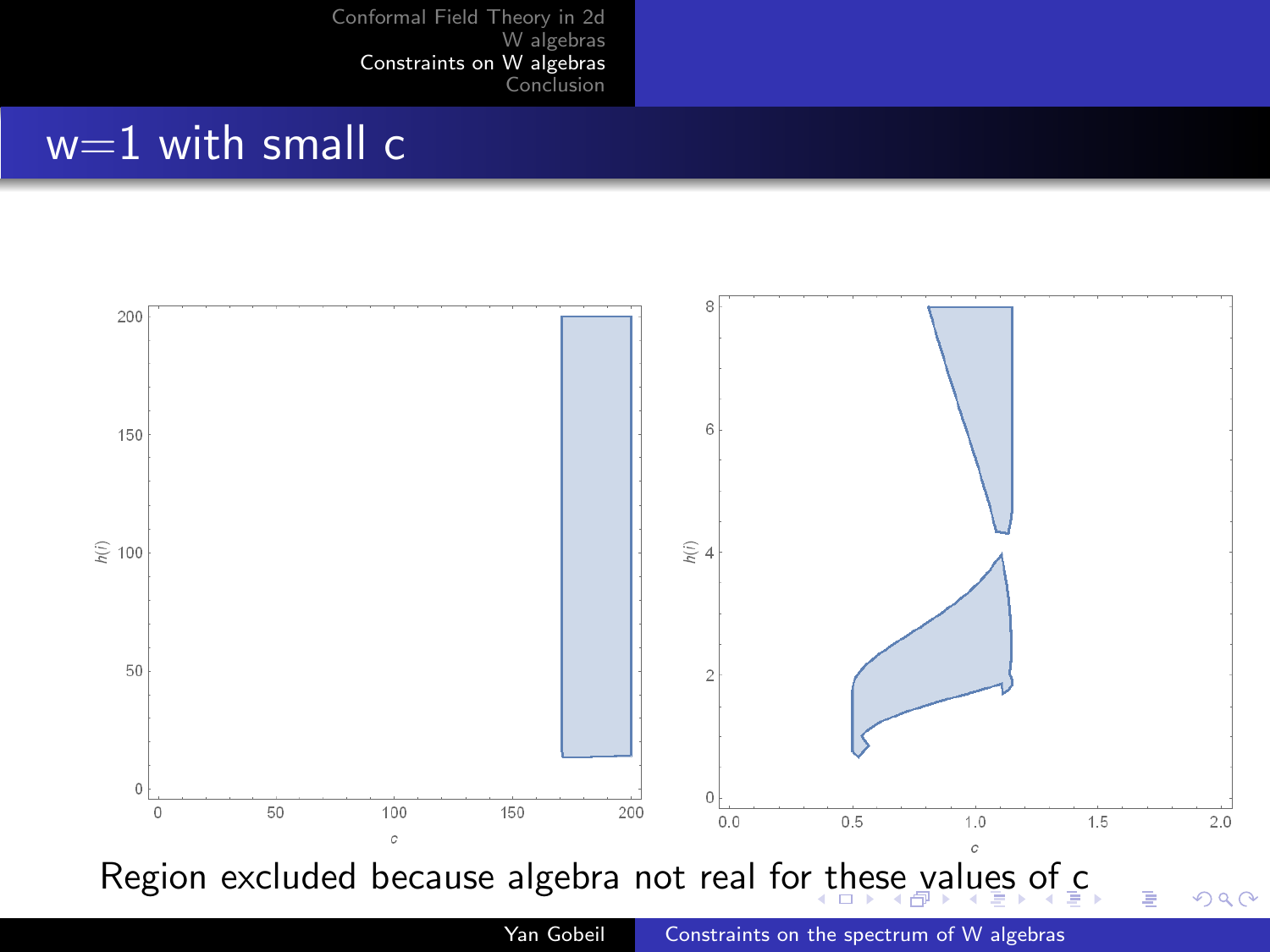[W algebras](#page-5-0) [Constraints on W algebras](#page-8-0) [Conclusion](#page-15-0)

### <span id="page-13-0"></span>Fixed central charge



Yan Gobeil **Constraints on the spectrum of W** algebras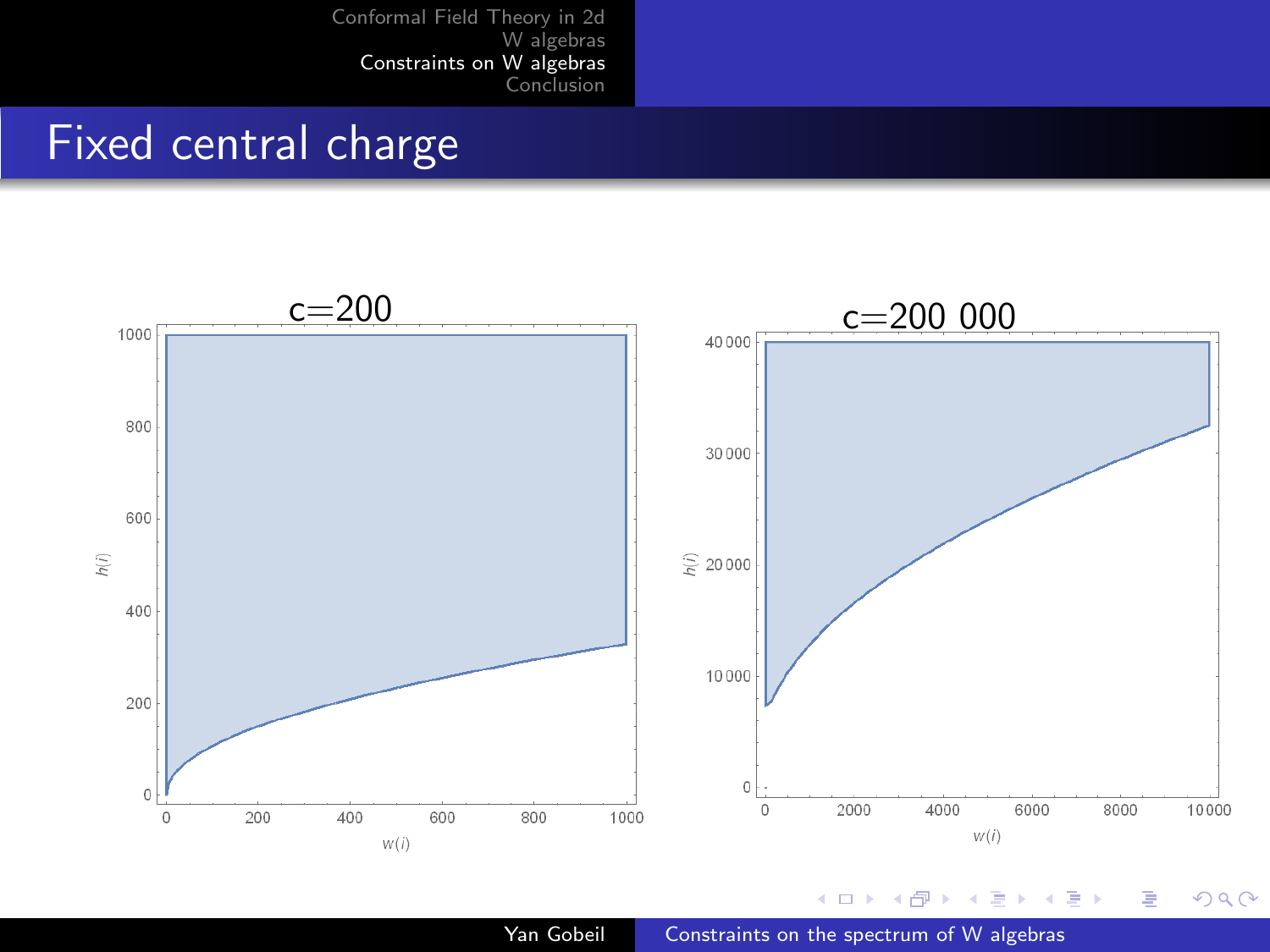#### <span id="page-14-0"></span> $h=0$



 $h = 0$  allowed only for very small values of w

 $\Box$ 

a. Þ a. 同  $\sim$ 准  $\,$ 

×.

 $\leftarrow \equiv$ 

Ε

 $299$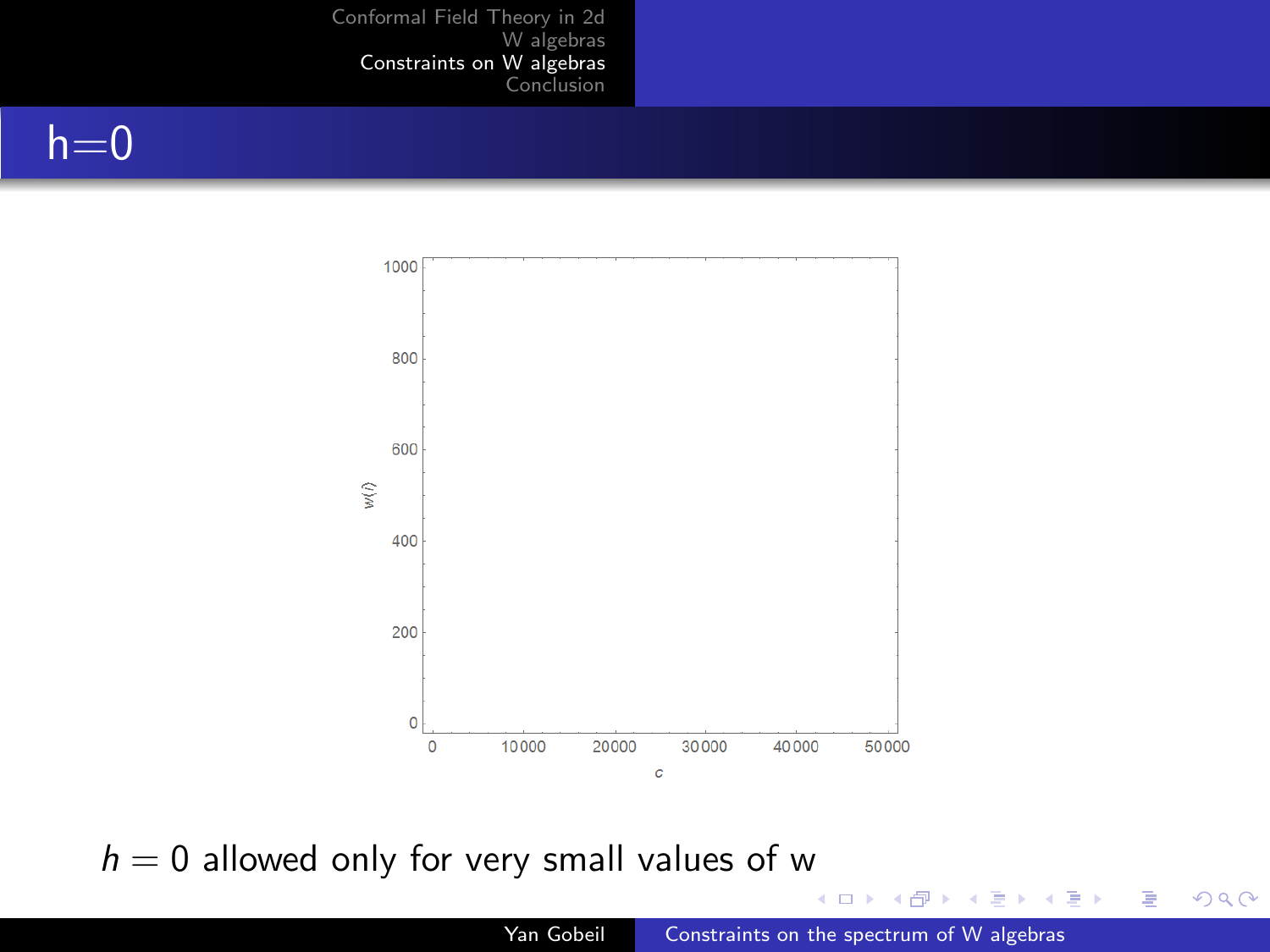# <span id="page-15-0"></span>Conclusion

#### Found constraints on  $W(2, 4)$  representations

Study  $W(2, 3)$ ,  $W(2, 3, 4)$  and  $W(2, 3, 4, 5)$ 

Application to AdS/CFT for higher spin gravity

a mills

伊 ▶ イヨ ▶ イヨ ▶

 $2990$